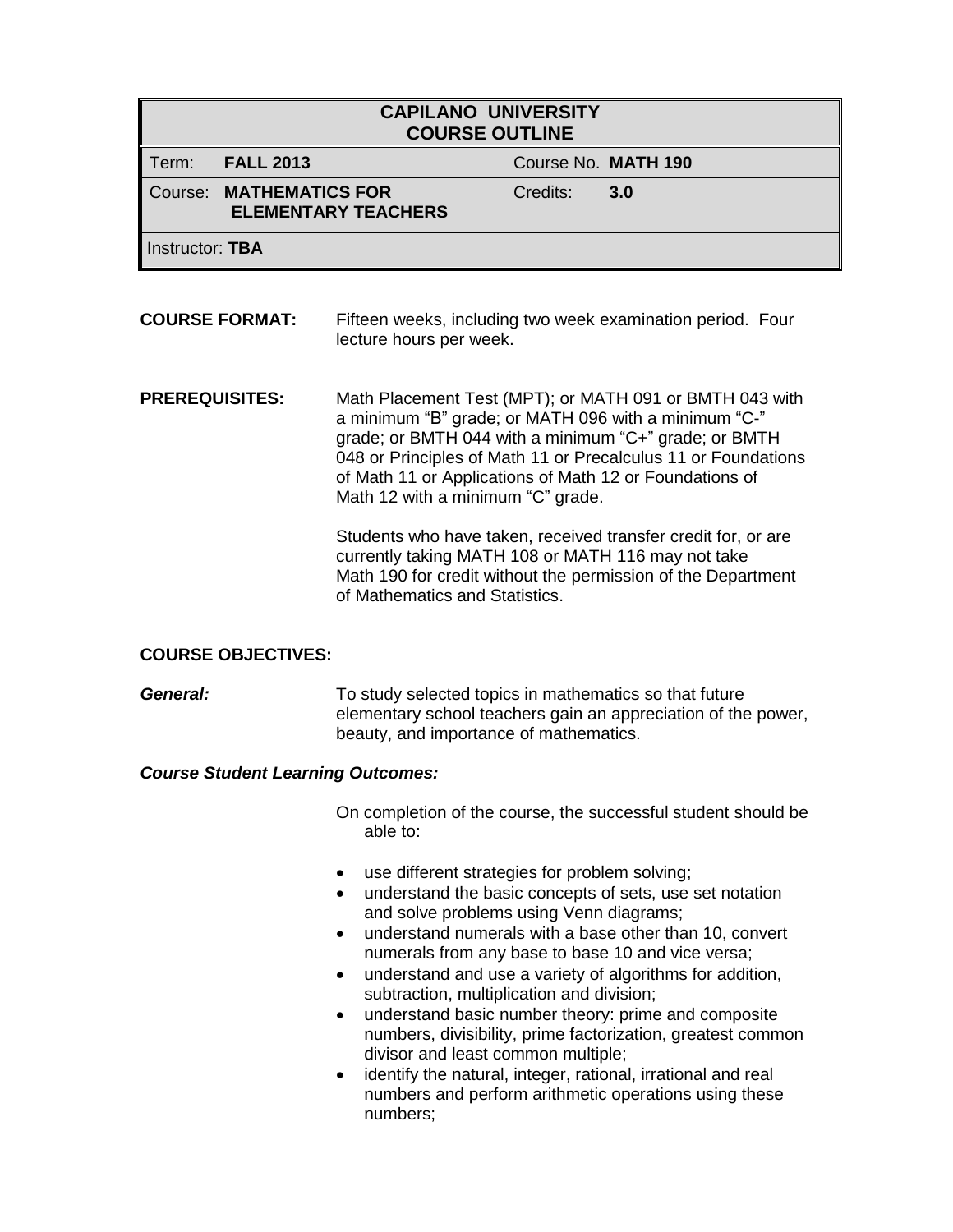- understand and apply the properties of real numbers;
- identify common geometric figures and properties, and be able to use arithmetic and algebraic methods to compute geometrical quantities; and
- perform measurement conversions in the Imperial and Metric systems.

### **REQUIRED COURSE MATERIALS:**

| Text:                  | Sowder, Judith, Larry Sowder and Susan Nickerson.<br>Reconceptualizing Mathematics for Elementary School<br>Teachers: Custom Edition for Math 190 at Capilano<br>University. W.H. Freeman and Company, 2010. |
|------------------------|--------------------------------------------------------------------------------------------------------------------------------------------------------------------------------------------------------------|
| <b>Template Notes:</b> | Available for purchase in the Bookstore.                                                                                                                                                                     |
| <b>Booklet:</b>        | The <i>Math Fair</i> booklet.                                                                                                                                                                                |
| <b>Calculator:</b>     | Scientific calculator.                                                                                                                                                                                       |

# **RECOMMENDED COURSE SUPPLEMENTS:**

| <b>Student Solutions</b><br><i><b>Manual:</b></i> | Solutions manual for the odd numbered questions in the<br>textbook comes bundled with custom text. Also available in<br>the Math Learning Centre (BR289), or on a 3-hour reserve in<br>the Library |
|---------------------------------------------------|----------------------------------------------------------------------------------------------------------------------------------------------------------------------------------------------------|
| <b>Reference Texts:</b>                           | Available in the Math Learning Centre (BR289).                                                                                                                                                     |

# **COURSE CONTENT:**

| <b>Topics</b>                                                                                     | <b>Text</b><br><b>Reference</b> | <b>Lectures</b><br>(approx.) |
|---------------------------------------------------------------------------------------------------|---------------------------------|------------------------------|
| <b>Problem Solving and Sets</b>                                                                   | Class Notes and Chapter 1       |                              |
| Numeration Systems, Whole<br><b>Number Operations, Mental</b><br>Calculation, Scientific Notation | Chapters 2,3,4,5                | 6                            |
| Fractions, Ratios, Rates,<br>Proportion, Percent                                                  | Chapters 6,7,8,9                | 4                            |
| Integers, Clock Arithmetic and<br>Number Theory                                                   | Chapters 10,11                  | 4                            |
| Geometry and Measurement                                                                          | Chapters 23, 24, 25, 26         | 4                            |
| <b>Tests and Review</b>                                                                           |                                 | 2                            |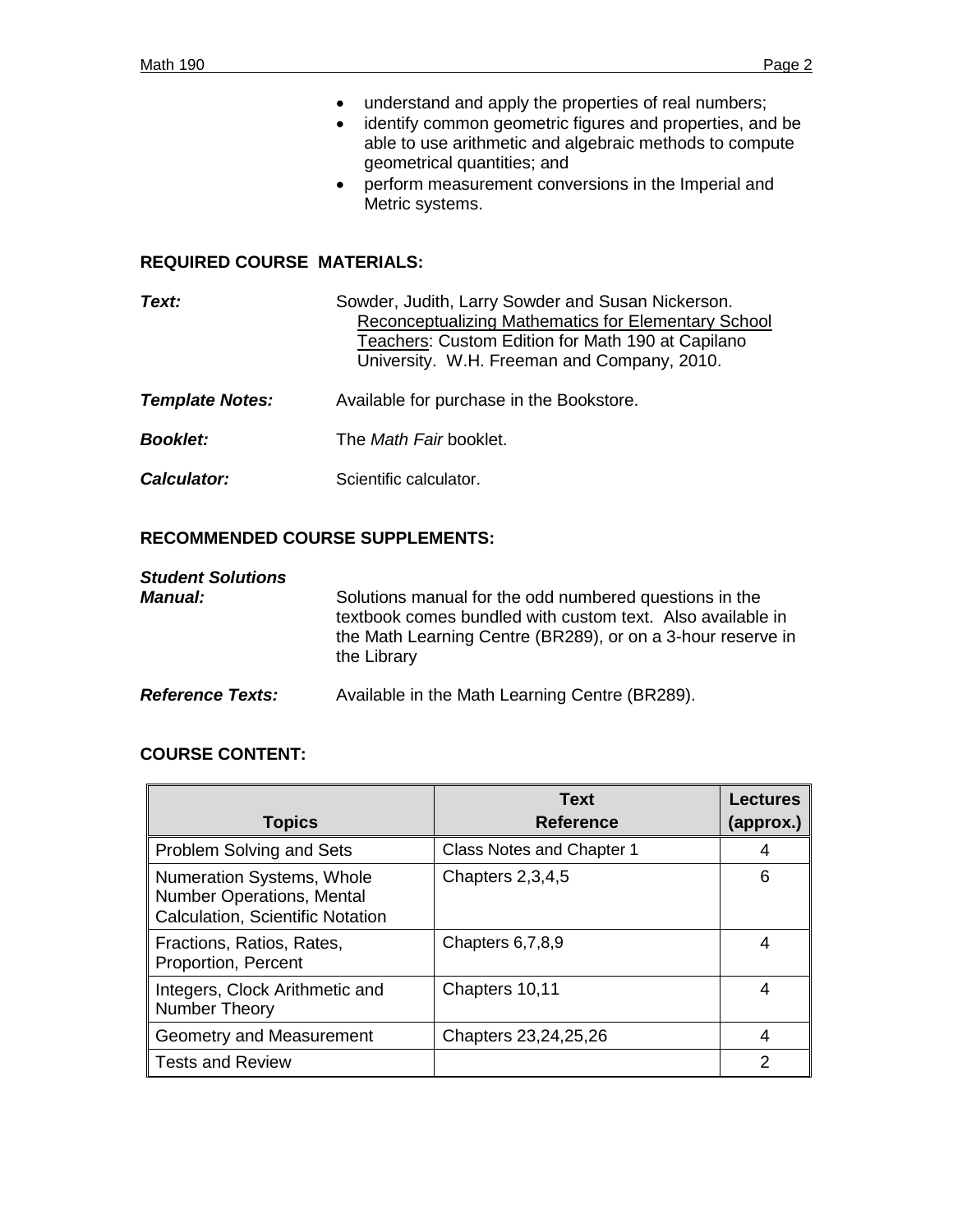## **EVALUATION PROFILE:**

Final grades for the course will be computed based on the following schedule:

| Term Work                  |        |
|----------------------------|--------|
| <b>Final Exam</b>          | $*35%$ |
| <b>Personal Evaluation</b> | 10%    |
| TOTAI                      | 100%   |

If the percentage achieved on the Final Exam is higher than the percentage achieved on the Term Work component, then the Final Exam weight will be increased to 55% and the Term Work will be decreased to 35%.

Note: Math 190 students are required to participate in a Math Fair on TBA, from 8:30am to 12:30pm.

The term work component will be composed of:

| Term Tests (3) |  |
|----------------|--|
| Math Fair      |  |

## **PERSONAL EVALUATION:**

In the absence of exceptional circumstances, which are at the instructor's discretion, the personal evaluation component of the final grade will be pro-rated to the rest of the grade. For example, a 10% personal evaluation component would be determined by dividing the remaining mark out of 90 by 9. The most common circumstance justifying an increased personal evaluation mark is a student's improved performance in the final examination relative to the term work, which the instructor feels justifies an elevated letter grade.

**GRADING PROFILE:** Letter grades will normally be assigned according to the following guidelines:

| $A+90-100\%$   B+ 77 - 79%   C+ 67 - 69%   D 50 - 59% |  |  |
|-------------------------------------------------------|--|--|
| A 85-89% B 73-76% C 63-66% F 0-49%                    |  |  |
| $A - 80 - 84\%$ B-70 - 72% C-60 - 62%                 |  |  |

Students should refer to the University Calendar for the effect of the above grades on grade point average.

**TESTS:** Dates for tests will be announced beforehand in class.

**HOMEWORK:** It is expected that students spend at least 8 hours per week doing course work outside of class time.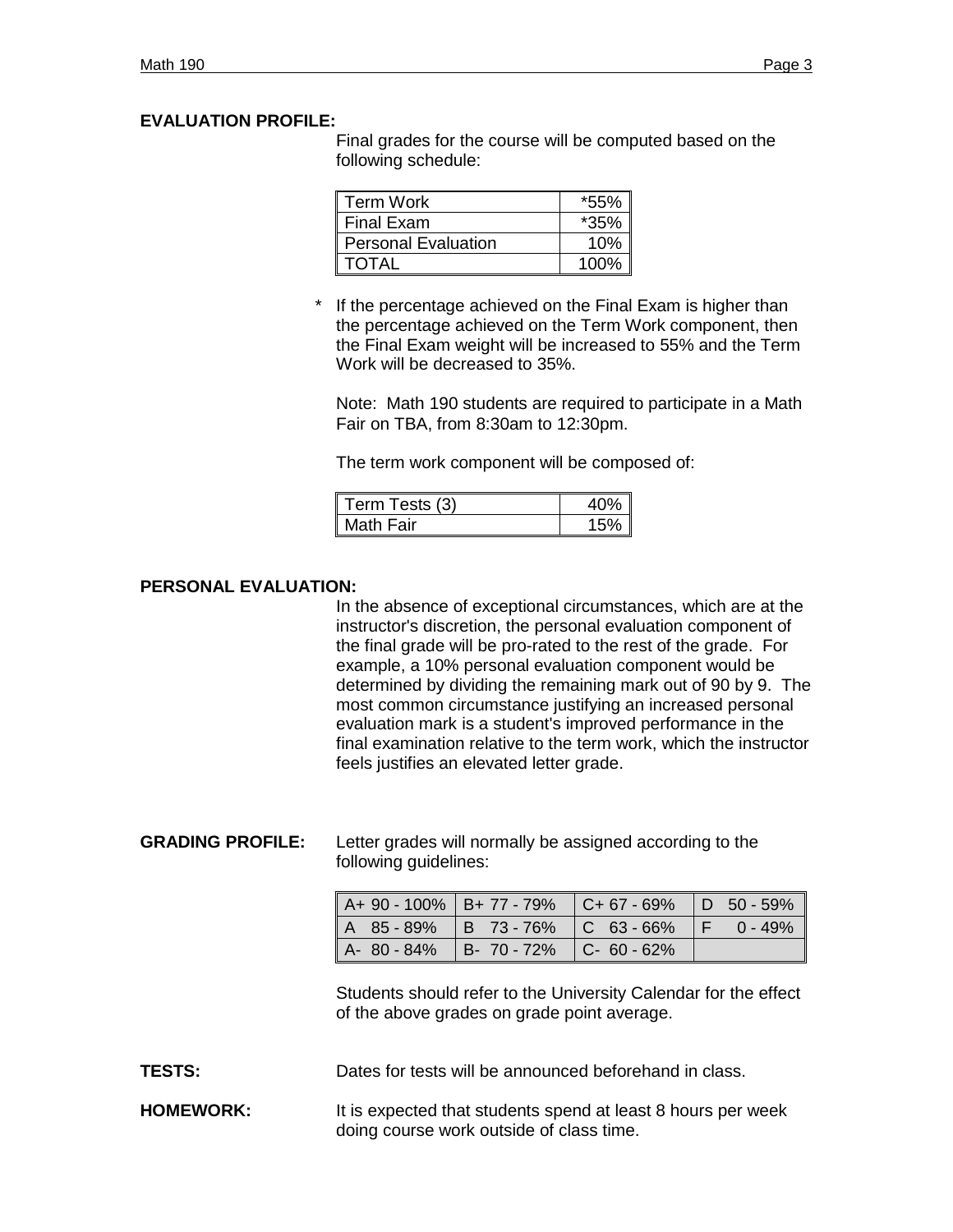# **OPERATIONAL DETAILS:**

| <b>University Policies:</b> | Capilano University has policies on Academic Appeals<br>(including appeal of final grade), Student Conduct, Cheating<br>and Plagiarism, Academic Probation and other educational<br>issues. These and other policies are available on the |
|-----------------------------|-------------------------------------------------------------------------------------------------------------------------------------------------------------------------------------------------------------------------------------------|
|                             | University website.                                                                                                                                                                                                                       |

- Attendance: If classes are missed, it is the student's responsibility to become aware of all information given out in the classes or tutorials, including times of examinations and assignment deadlines.
- *Missed Exams:* Normally, a score of zero will be given for a missed exam, test, quiz, lab, etc. In some exceptional situations, the student will be permitted to write a make-up test, defer the lab to a later date or to replace the score by other marks.

The situations in which a score of zero may be avoided are those for which the student meets **all** of the following conditions:

- 1. Circumstances clearly beyond the control of the student caused the exam, test, quiz, lab, etc. to be missed. Such circumstances include serious illness or injury, or death of close family member. They do **NOT** include forgetting about the test, lack of preparation for the test, work-related or social obligations.
- 2. The student has notified the instructor (or the Pure and Applied Science office staff, if the instructor is not available) about the missed exam, test, quiz, lab, etc. Such notification **MUST** occur in advance, if possible, or at the latest, on the day of the exam, test, quiz, lab, etc.
- 3. Proof of the circumstances is provided. Proper proof of illness or injury requires a medical certificate from a doctor, who may also be consulted.
- 4. The student has been fully participating in the course up until the circumstances that prevented the writing of the exam, test, quiz, lab, etc. **Fully participating means attending almost all of the classes and turning in almost all assignments in the course.**

The options offered to the student who meets the four conditions are decided by the instructor. They will not necessarily meet the convenience of the student.

*Final Exam Period:* Students should note that the final exam period is **TBA** and that they can expect to write exams at any time during this period. Individual exam times will not normally be rescheduled because of holidays, work, or other commitments. While efforts are made to spread exams throughout the exam period,